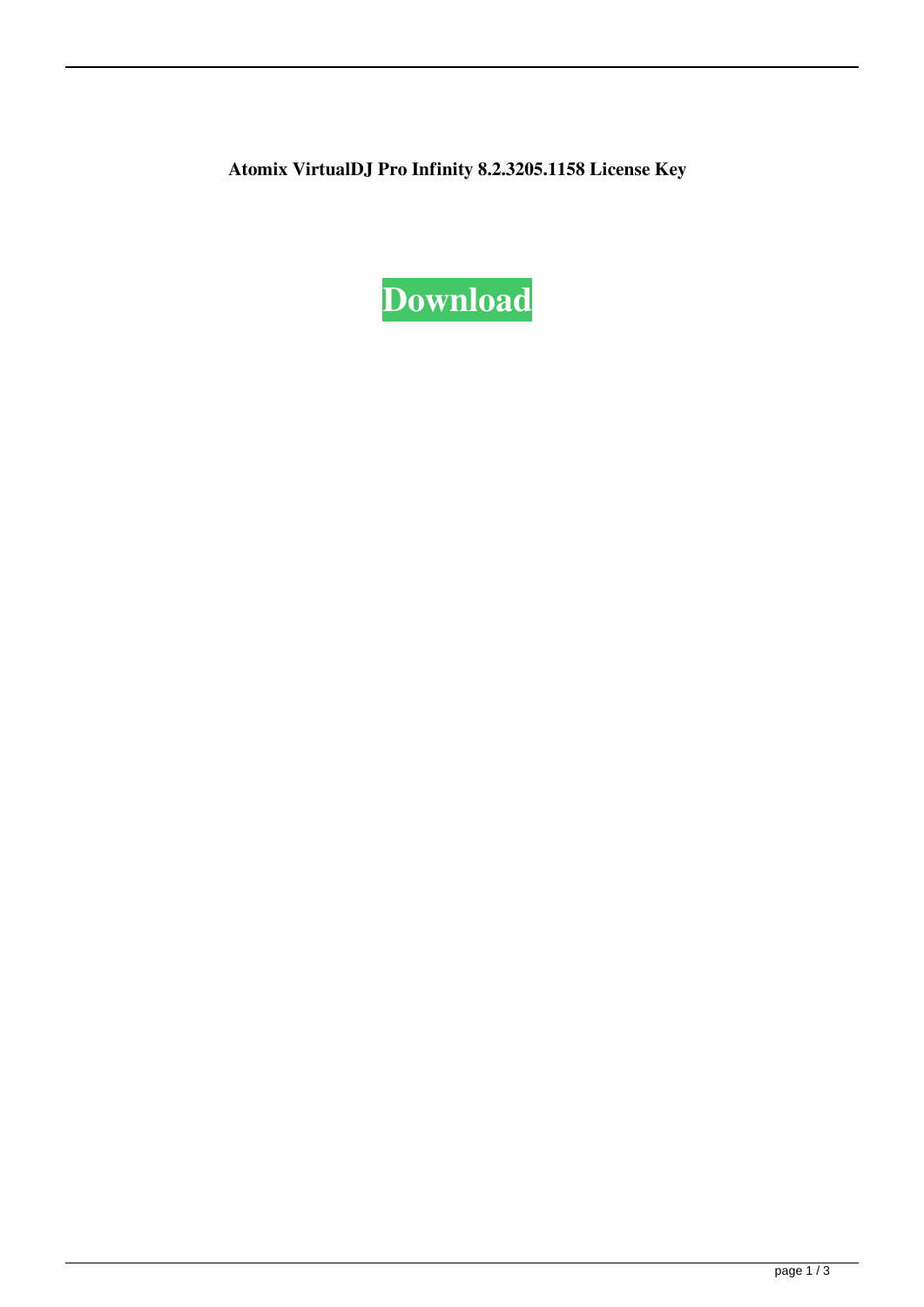Atomix VirtualDJ Pro Infinity 8.2.3205.1158 Update Atomix VirtualDJ Pro Infinity 8.2.3205.1158 crack Works is a complete environment in which the user can perform different tasks, especially for the DJ mixing and there is a special brand, called . Both DJs and listeners who use it or want to learn how to use it. Atomix VirtualDJ Pro Infinity 8.2.3205.1158 Registration Code Atomix VirtualDJ Pro Infinity 8.2.3205.1158 License Key Atomix VirtualDJ Pro Infinity 8.2.3205.1158 Serial Number Related SourceForge Mirror Atomix VirtualDJ Pro Infinity 8.2.3205.1158 Serial Number Atomix VirtualDJ Pro Infinity 8.2.3205.1158 License Key Jun 3, 2017 Atomix VirtualDJ Pro Infinity 8.2.3205.1158 Multilingual Size 88 Mb. Atomix VirtualDJ Pro Infinity 8.2.3205.1158 free download Multilingual Atomix VirtualDJ Pro Infinity 8.2.3205.1158 software was developed by Atomix and its development team, and it is available in several languages: English, Arabic, Russian, Spanish and Mandarin (China). Atomix VirtualDJ Pro Infinity 8.2.3205.1158 serial number. Atomix VirtualDJ Pro Infinity 8.2.3205.1158 full version. Atomix VirtualDJ Pro Infinity 8.2.3205.1158 Crack. Atomix VirtualDJ Pro Infinity 8.2.3205.1158 cd key. Atomix VirtualDJ Pro Infinity 8.2.3205.1158 key for activation. Atomix VirtualDJ Pro Infinity 8.2.3205.1158 keygen. Atomix VirtualDJ Pro Infinity 8.2.3205.1158 key. Atomix VirtualDJ Pro Infinity 8.2.3205.1158 keygen and activate. Jun 3, 2017 Atomix VirtualDJ Pro Infinity 8.2.3205.1158 Download. Atomix VirtualDJ Pro Infinity 8.2.3205.1158 Full Version. Atomix VirtualDJ Pro Infinity 8.2.3205.1158 Serial Keys. Atomix VirtualDJ Pro